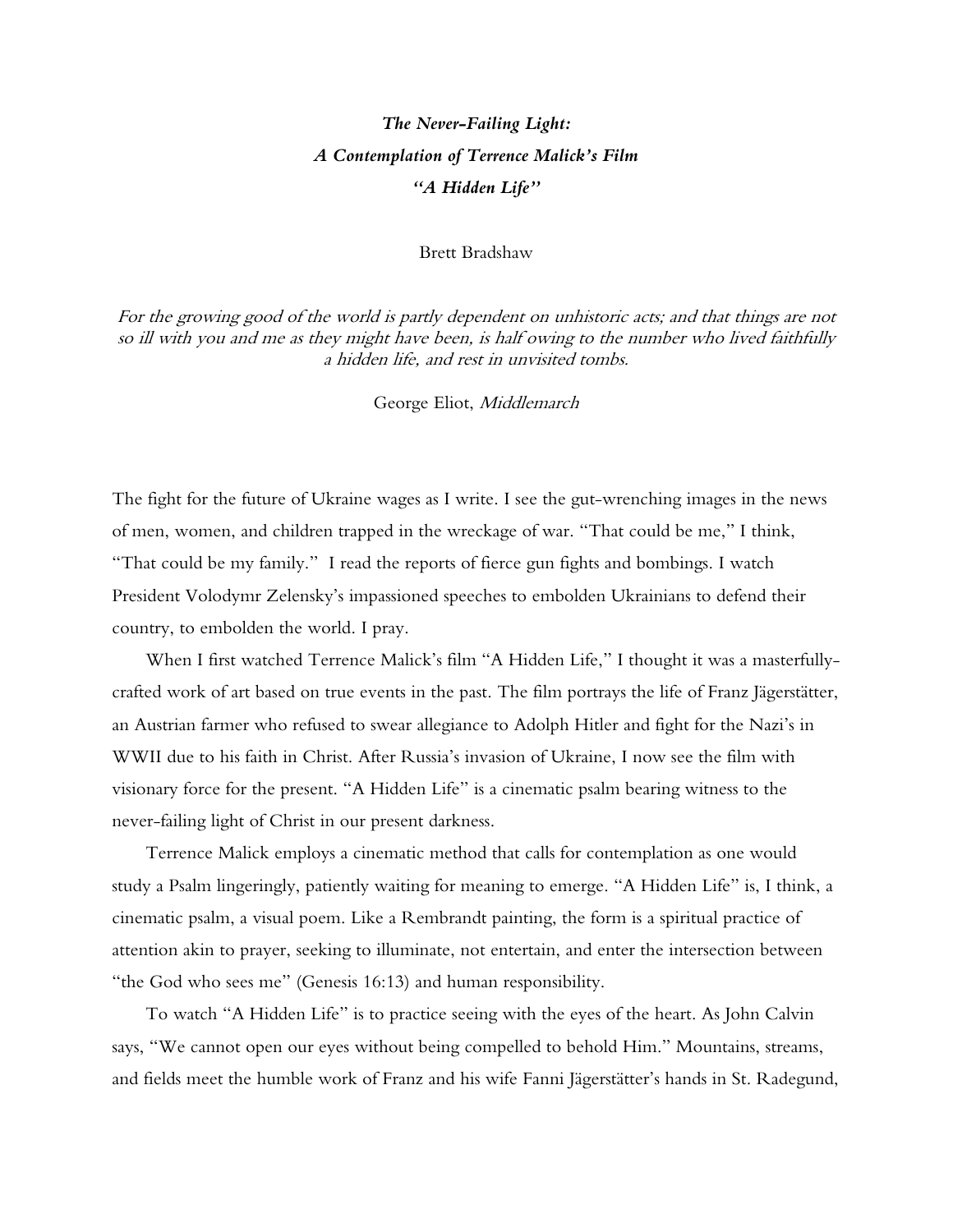Austria in 1939. They laugh and labor, play with their three young daughters, and love one another in what appears to be a happily mundane life in a Edenic mountain village. The beauty of creation and the seemingly ordinary of human life converge as symbols of God's grandeur and intimate presence. A river is shown cascading down a cliff with the distant sound of rushing water. It is a symbol, I think, of the deep mystery of God's sovereignty and a calling into the depths of human suffering: "Deep calls to deep at the roar of your waterfalls" (Psalm 42:7).

The state secretary of the Reich Ministry of Justice Rolan Freisler wrote: "Christianity and we are alike in only one respect: we lay claim to the whole individual." When faced with the impending call to fight for the Nazi's as a loyal subject of the Reich, Franz's pastor asks, "What are you going to do, Franz? They ask you to take an oath to the Antichrist. Is this here the end of the world? Is this the death of the light?" Franz was a farmer, the sexton (caretaker) of the village church, a devoted husband and father. What did obedience to Christ require of him? What could he do to change the course of the war? Did his actions even matter? Who would care? The film witnesses to the mystery—a knowledge so great it must be revealed—between God's call of grace and the human response of faith.

Here the example of the Estonian composer Arvo Pärt is resonate. The film employs Pärt's composition *Tabula rasa: II. Silentium* at the height of Franz's struggle. Pärt composed the music with a method he is known for called *tinntinnabuli*, meaning "bells" in Latin. Each note of the melody "rings" with a note from a harmonizing chord to resonate a sound for the call of God's grace and the response of faith. "This is the whole secret of tinntinabuli," Pärt says in an interview with Arthur Lubow of the New York Times Magazine. "The two lines. One line is who we are, and the other line is who is holding and takes care of us. . . . the melodic line is our reality, our sin. But the other line is forgiving the sins." Sound and story pair together in "A Hidden Life" to ring a bell-like resonance in search of touching the soul.

Reporting for the New York Times from Lviv, Ukraine, Marc Santora's words demonstrate the power of music: "After seeking shelter while an air raid siren blared, I walked by the Lvivi City Council and heard a lovely song, so I stopped to capture a moment of beauty. Then the siren went off again." Here is a moment where sound became light in the darkness as, I think, Malick searches for through cinema. Once again, "A Hidden Life" is a work of art that points beyond itself to the never-failing light of Christ in our weary world.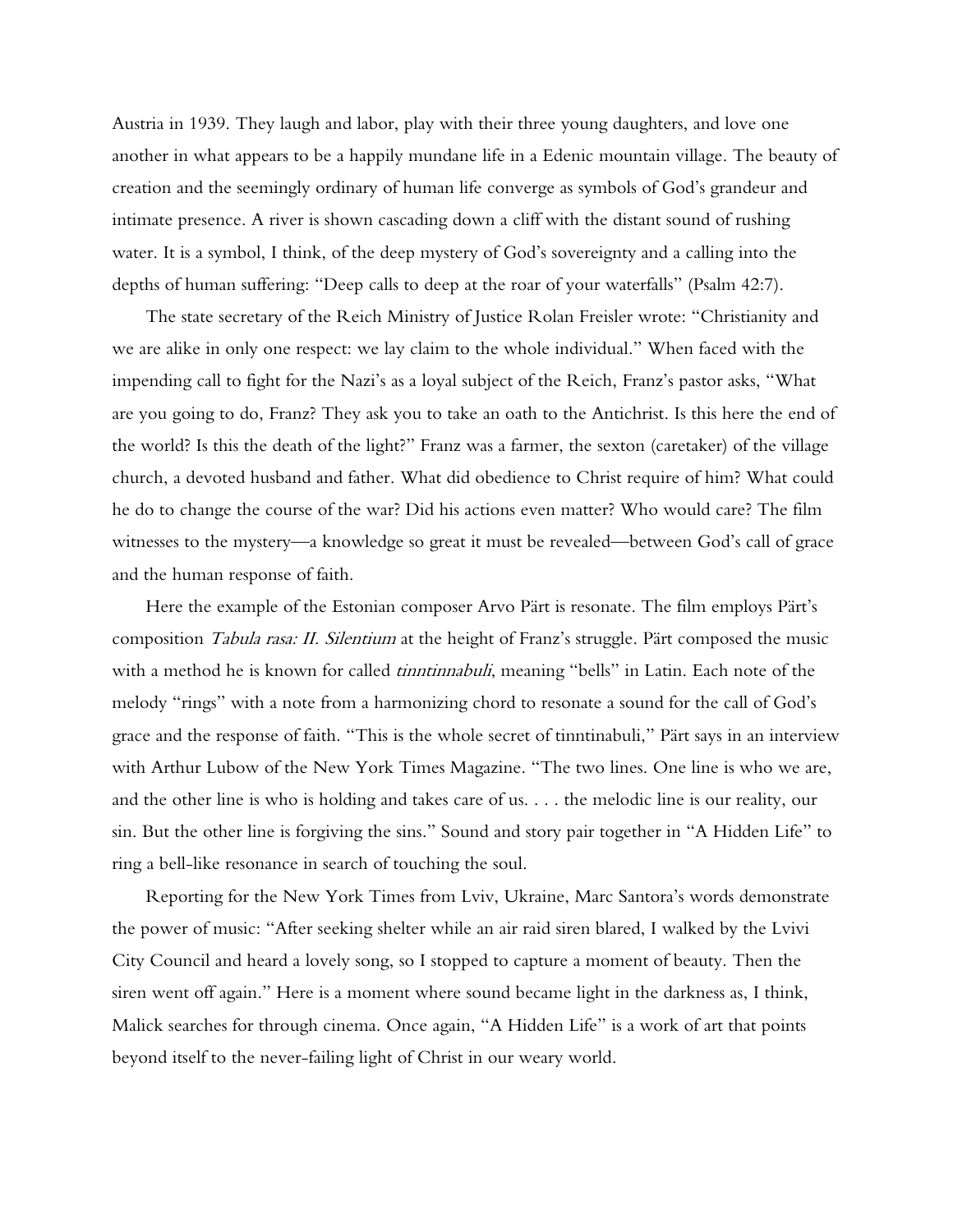Natural light flickers and flits upon gold foil in Franz's hands, and the call of discipleship echoes in the words of the church painter:

They imagine that if they lived back in Christ's time, they wouldn't have done what the others did. . . .What we do is just create sympathy; we create admirers. . . . We don't create followers. . . . Christ's life is a demand. . . . You don't want to be reminded of it so we don't have to see what happens to the truth. . . . A darker time is coming when men will be more clever. They won't fight the truth. They'll just ignore it. . . . I paint their comfortable Christ. . . . Someday I'll paint the true Christ.

Once called up to fight, Franz refuses to swear allegiance to Adolph Hitler. He is imprisoned, tempted, tortured, and finally executed for his conviction "that I cannot do what I believe is wrong." It was Franz's fellow prisoner at Tegel, Dietrich Bonhoeffer, who wrote, "When Christ calls a man, he bids him come and die."

Fanni must also carry the cross of caring for their daughters and working the family farm without the help of her husband. She is rejected and reviled by neighbors and church members. Even so, the film reveals Franz and Fanni united in Christ through prayer, and their marriage becomes, as the Apostle Paul describes, a living mystery of Christ's love for the church. These are Fanni's last words to Franz in the film before his death: "I love you. . . . Whatever you do . . . whatever comes . . . I'm with you . . . always. . . . Do what is right."

On August 9, 1943, Franz Jägerstätter wrote a final letter to his family that read: "I thank our Savior that I could suffer for him, and may die for him. I trust in his infinite compassion. I trust that God forgives me everything, and will not abandon me in the last hour. . . ." He was executed by guillotine at 4:00 p.m. that afternoon.

The film shows Franz on a bench as one of three—note *three*—awaiting their execution, and the scene transforms into a vision. Franz is seen riding a motorcycle on his way home. The sun rises over the mountains. It is a vision of the new heavens and the new earth when the neverfailing light of Christ that dawned on the cross and in the resurrection becomes full day. In the final scenes of the film, Fanni's voice is heard saying:

A time will come when we will know what all this is for . . . and there will be no mysteries. . . . We will know why we live. . . . We'll come together. . . . We'll plant orchards . . . fields. . . . We'll build the land back up. . . . Franz . . . I'll meet you there . . . in the mountains.

The words are drawn from a vision of the new heavens and new earth in Isaiah 65:17-25.